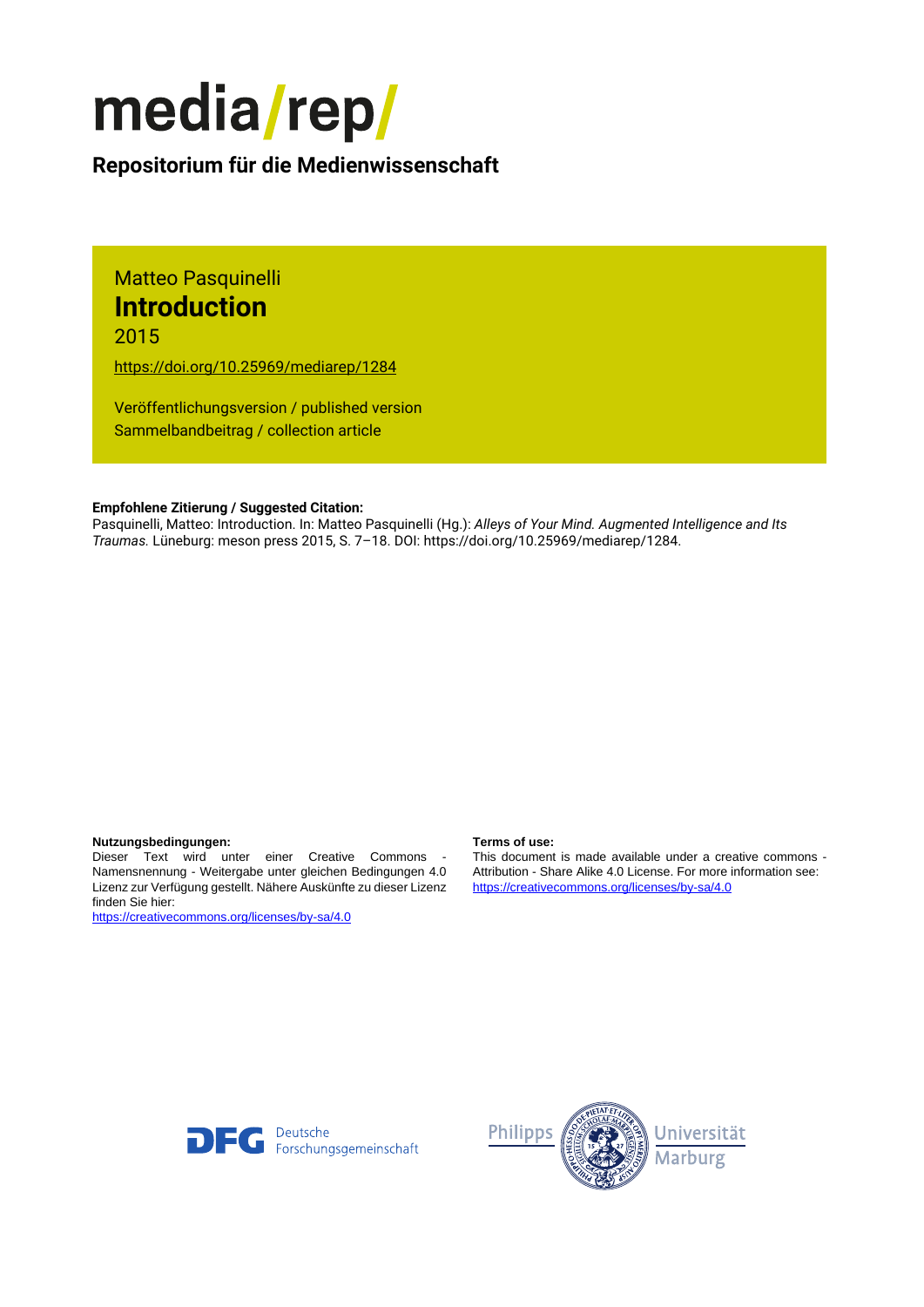## **Introduction**

Matteo Pasquinelli

*Catastrophe is the past coming apart. Anastrophe is the future coming together. — Land and Plant (1994)*

#### **The Reason of Trauma**

One day, it will not be arbitrary to reframe twentieth century thought and its intelligent machines as a quest for the positive definition of error, abnormality, trauma, and catastrophe—a set of concepts that need to be understood in their cognitive, technological and political composition. It may be surprising for some to find out that Foucault's history of biopower and technologies of the self share common roots with cybernetics and its early error-friendly universal machines. Or to learn that the desiring machines, which "continually break down as they run, and in fact run only when they are not functioning properly" (Deleuze and Guattari 1983, 8), were in fact echoing research on war traumas and brain plasticity from the First World War. Across the history of computation (from early cybernetics to artificial intelligence and current algorithmic capitalism) both mainstream technology and critical responses to it have shared a common belief in the determinism and positivism of the *instrumental* or *technological rationality,* to use the formulations of the Frankfurt School (Horkheimer 1947; Marcuse 1964)*.* Conversely, the aim of this anthology is to rediscover the role of error, trauma and catastrophe in the design of intelligent machines and the theory of augmented cognition. These are timely and urgent issues: the media hype of singularity occurring for artificial intelligence appears just to fodder a pedestrian catastrophism without providing a basic epistemic model to frame such an "intelligence explosion" (Chalmers 2010).

The definition of error had a fundamental role in the genesis of the Enlightenment as well. According to Bates (2002) both critics, such as the Frankfurt School, and defenders, like liberals and socialist revolutionaries, wrongly believed that the Enlightenment was just driven by plain confidence in reason. Instead, Bates stresses that the Age of Reason was obsessed with the constitution of error and considered human knowledge to be basically an *aberration.*  Since the method of "truth is really parasitic on its supposed negation," Bates (2002, viii) suggests then that the Enlightenment in fact laid the groundwork for a modern epistemology of error. Therefore, critical theory's approach should be redirected toward its own postulates in order to inquire if the whole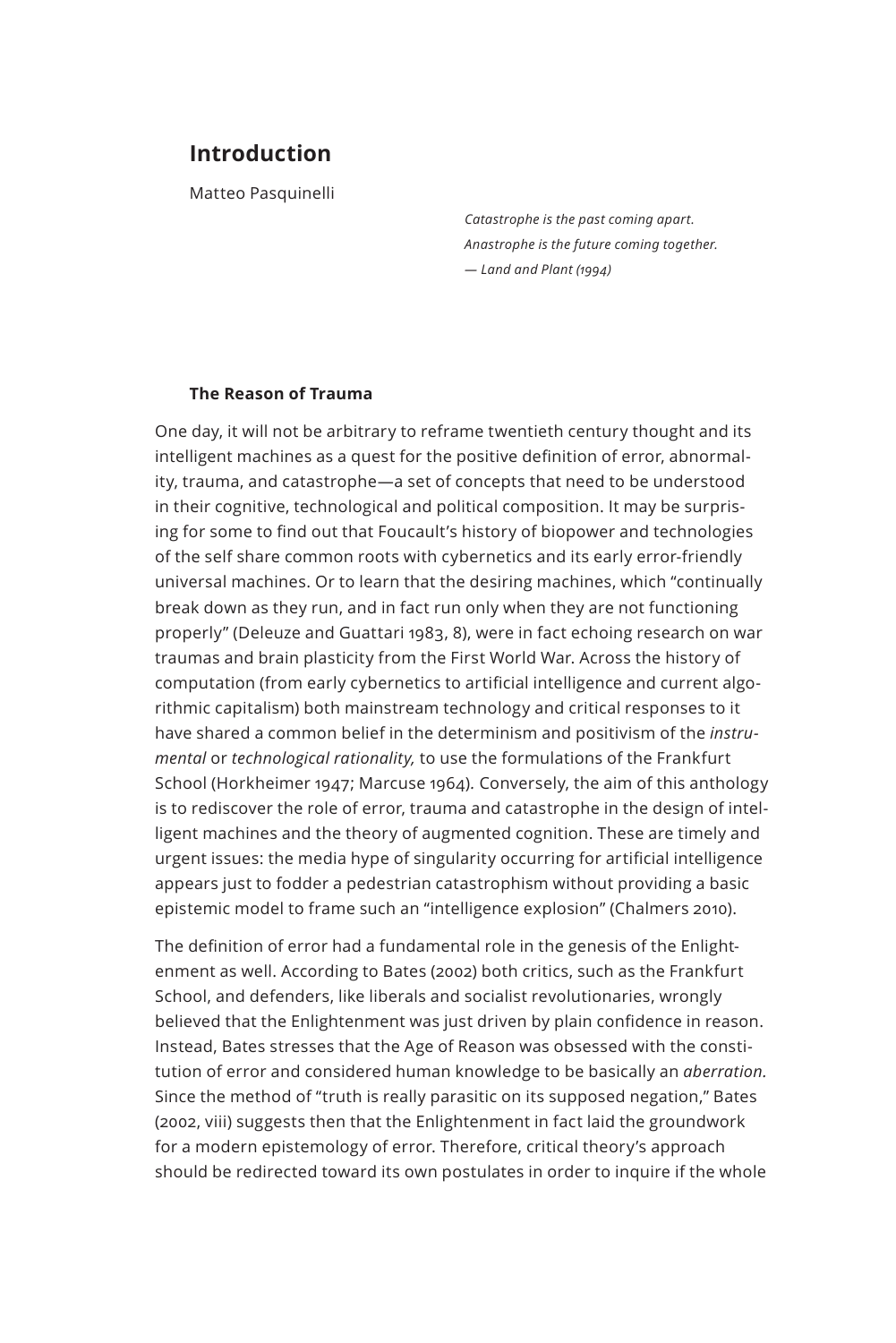history of instrumental reason—from the Age of Reason to the Age of Intelligent Machines—has actually concealed a deep and structural *errancy.*

These older concerns of the relation between technology and reason reemerge today as concerns of the relation between computation and cognition. The current philosophical debate appears to be polarized between the positions of neomaterialism and neorationalism, that is between novel interpretations of Whitehead and Sellars, for instance, between those who side with the agency of technical objects, matter and affects and those who address the primacy of reason and its potential forms of autonomization.1 The anthology cuts across these binaries by proposing, more modestly, that a distinction should be made between those philosophies that acknowledge a positive and constituent role for error, abnormality, pathology, trauma, and catastrophe on the one hand, and those who support a *flat ontology* without dynamic, selforganizing and constitutive ruptures on the other*.* No paradigm of cognition and computation (neomaterialist or neorationalist) can be assessed without the recognition of the *epistemic abnormal* and the role of noetic failure. Departing from the lesson of *the trauma of reason* instructed by the Frankfurt School, *the reason of trauma* must be rediscovered as the actual inner logic of the age of intelligent machines.

#### **The Pathology of Machines**

With much akin to the turbulent underground that contributed to the computer revolution in the California of the 1970s, cybernetics was born out of a practice-based, error-friendly and social-friendly milieu, as Pickering (2010) recounts in his seminal book *The Cybernetic Brain*. Cybernetics is often perceived as an evolution of information theory and its predictable communication channels, but many cyberneticians of the first generation were actually trained in psychology and psychiatry. As Pickering reminds us, the idea of the cybernetic machine was shaped after the adaptive theory of the brain*,* according to which the function of the brain organ is not the *representation of* but the *adaptation to* the external environment. The canonical image of the organism struggling to adapt to its own *Umwelt* belongs of course to the history of evolutionary theory and beforehand, famously, to German *Naturphilosophie.* This historical note is not attached here to evoke a biomorphic substrate of information technologies in a vitalist fashion, but on the contrary to exhume the role of abstraction in the philosophies of life. Whether we are conscious of it or not, any machine is always a machine of cognition, a product of the human intellect and a component of the gears of extended cognition.<sup>2</sup>

- 1 For a general overview of this debate see Bryant et al. 2011. A main neorationalist reference is Brassier 2007. For a recent neomaterialist response see Shaviro 2014.
- 2 The concepts of organism, structure and system had a very promiscuous family life throughout the twentieth century. In this anthology they are considered *symbolic and*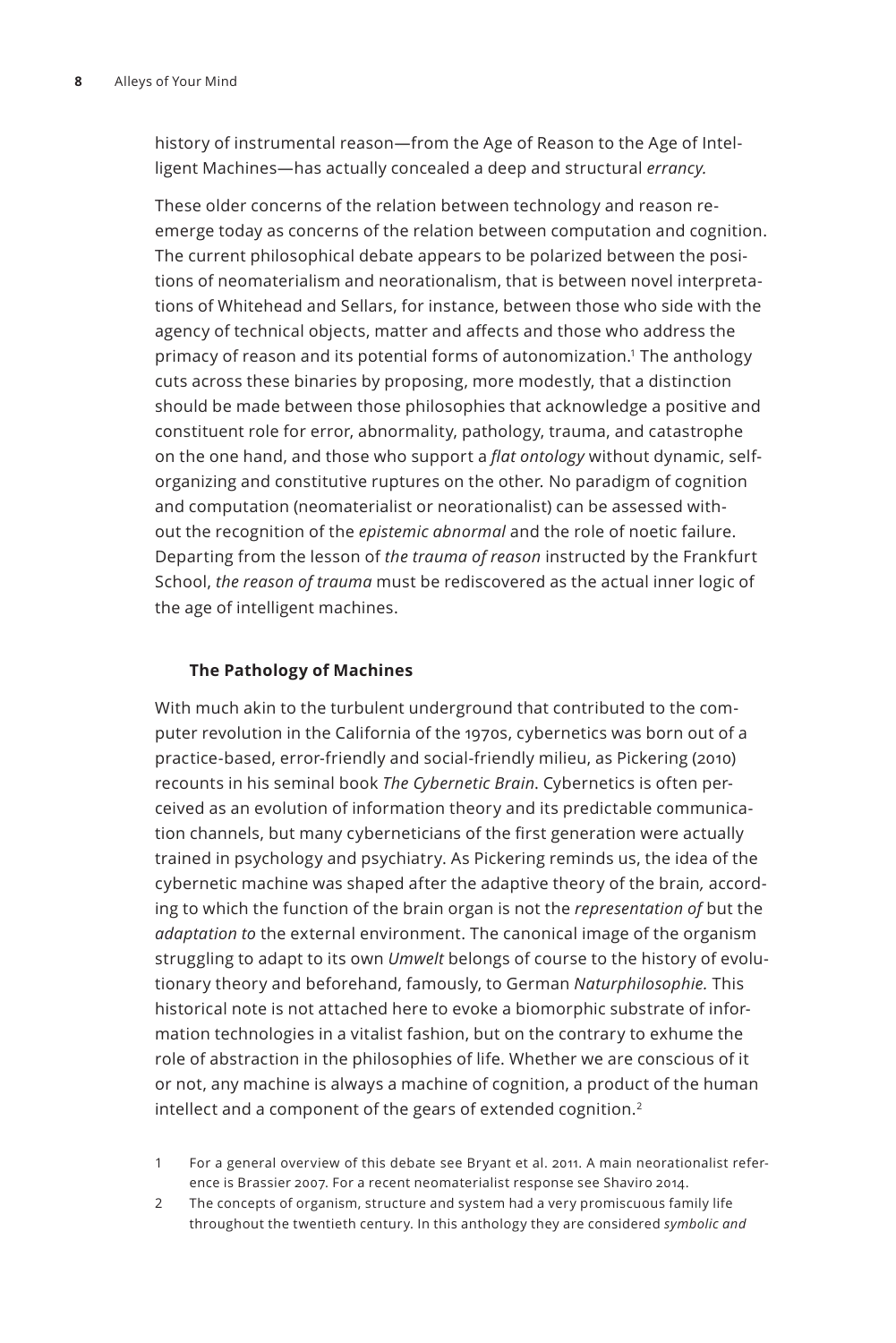French philosophers and American cyberneticians did not welcome the parallelism between organisms and machines with the same enthusiasm. In his influential lecture "Machine and Organism" Canguilhem stated that a machine, unlike an organism, cannot display pathological behaviors as it is not adaptive. An organism becomes mentally ill as it has the ability to self-organize and repair itself*,* whereas the machine's components have fixed goals that cannot be repurposed.<sup>3</sup> There is no machine pathology as such, also on the basis that "a machine cannot replace another machine," concluded Canguilhem (1947, 109). Nonetheless Bates has noted that the early "cyberneticists were intensely interested in pathological break-downs [and] Wiener claimed that certain psychological instabilities had rather precise technical analogues" (Bates 2014, 33). The adaptive response of the machine was often discussed by early cyberneticians in terms of error, shock and catastrophe. Even the central notion of homeostasis was originally conceived by the physiologist Walter Cannon (who introduced it in cybernetics) as the organism's reaction to a situation of emergency, when the body switch to the state of *flight or fight* (Bates 2014, 44). At the center of the early cybernetic paradigm, catastrophe could be found as its forgotten operative kernel.

#### **The Catastrophic Brain**

Across the thought of the twentieth century the saga of the *instrumentalization of reason* was paralleled by the less famous lineage of the *instrumentalization of catastrophe*, that was most likely the former's actual epistemic engine. The model of catastrophe in cybernetics and even the catastrophe theory in mathematics (since Thom 1975) happened to be both inspired by the intuitions of the neurologist Kurt Goldstein, who curiously was also the main influence behind Canguilhem's lecture "Machine and Organism."4 Goldstein is found at the confluence of crucial tendencies of the twentieth century neurology and philosophy and his thought is briefly presented here to cast a different light on the evolution of augmented intelligence.

Goldstein was not an esoteric figure in the scientific and intellectual circles of Berlin. He was the head of the neurology station at the Moabit hospital when, in 1934, he was arrested by the Gestapo and expelled from Germany. While in exile in Amsterdam, in only five weeks, he dictated and published his seminal monograph *Der Aufbau des Organismus* (literally: the "structure"

*logic forms* rather than ontological ones.

4 On the legacy of Goldstein see Harrington 1996, Bates 2014, Pasquinelli 2014 and 2015.

<sup>3</sup> Canguilhem's 1947 lecture had a profound influence on the French post-structuralism, including Foucault and Simondon. The famous passage on the desiring machines "that continually break down as they run" (Deleuze and Guattari 1983, 8) is also a reference to this debate. Deleuze and Guattari's notion of the desiring machine proved afterward to be a very successful one, but at the cost of severing more profound ties with the domain of the machines of cognition.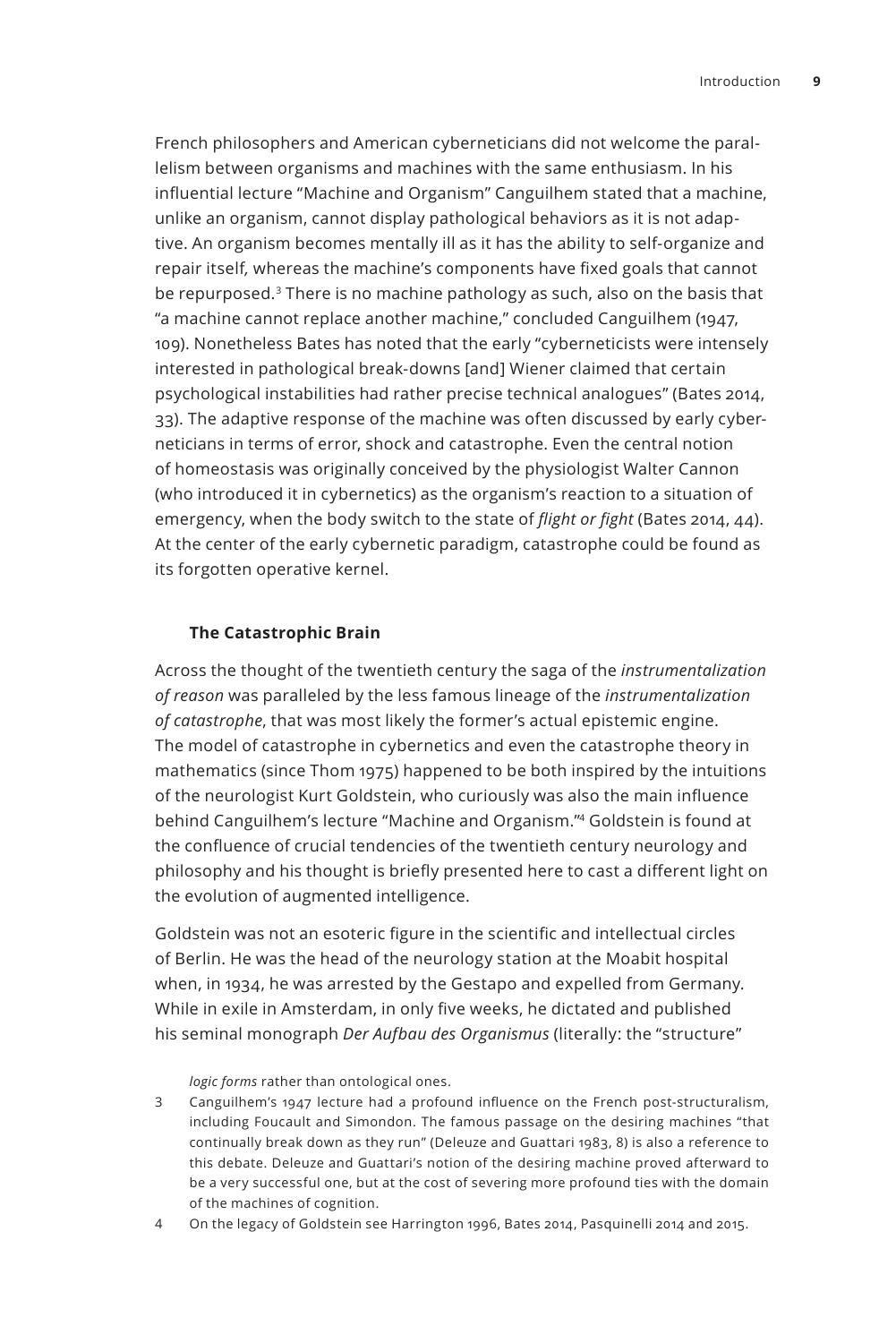or "construction" of the organism). Goldstein's clinical research started with the study of brain injuries in WWI soldiers and intellectually it was influenced by German Idealism and *Lebensphilosophie*. With the Gestalt school and his cousin Ernst Cassirer, he shared a sophisticated theory of the *symbolic forms*  (from mathematics to mythology) whose creation is a key faculty of the human mind. Goldstein was an extremely significant inspiration also for Merleau-Ponty (1942) and Canguilhem (1943). Foucault (1954) himself opened his first book with a critique of Goldstein's definitions of mental illness discussing the notions of abstraction, abnormality, and milieu.

It is essential to note that Goldstein (1934) posits trauma and catastrophe as operative functions of the brain and not simply as reactions to external accidents. Goldstein makes no distinction between ordered behavior and unordered behavior, between health and pathology—being any normal or abnormal response expression of the same adaptive antagonism to the environment. Goldstein's organic normativity of the brain appears to be more sophisticated than the simple idea of neuroplasticity: the brain is not just able to self-repair after a damage, but it is also able to self-organize "slight catastrophic reactions" (Goldstein 1934, 227) in order to equalize and augment itself. The brain is then in a permanent and constitutive state of *active trauma*. Within this model of cognitive normativity, more importantly, the successful elaboration of traumas and catastrophes always implies the production of *new norms* and *abstract forms of behavior*. Abstraction is the outcome of the antagonism with the environment and an embryonic trauma can be found at the center of any new abstraction.

This core of intuitions that influenced the early cybernetics could be extended, more in general, also to the age of intelligent machines. Since a strong distinction between machines and the brain is nowadays less of a concern, cognition is perceived as extended and its definition incorporates external functions and partial objects of different sorts. The technologies of augmented intelligence could be understood therefore as a *catastrophic process* continuously adapting to its environment rather than as a linear process of instrumental rationality. Open to the outside, whether autonomous or semi-autonomous, machines keep on extending human traumas.

#### **The Human Mask of Artificial Intelligence**

The recognition of a catastrophic process at the center of cognition also demands a new analytics of power and cognitive capitalism. In contrast, the current hype surrounding the risks of artificial intelligence merely appears to be repeating a grotesque catastrophism, which is more typical of Hollywood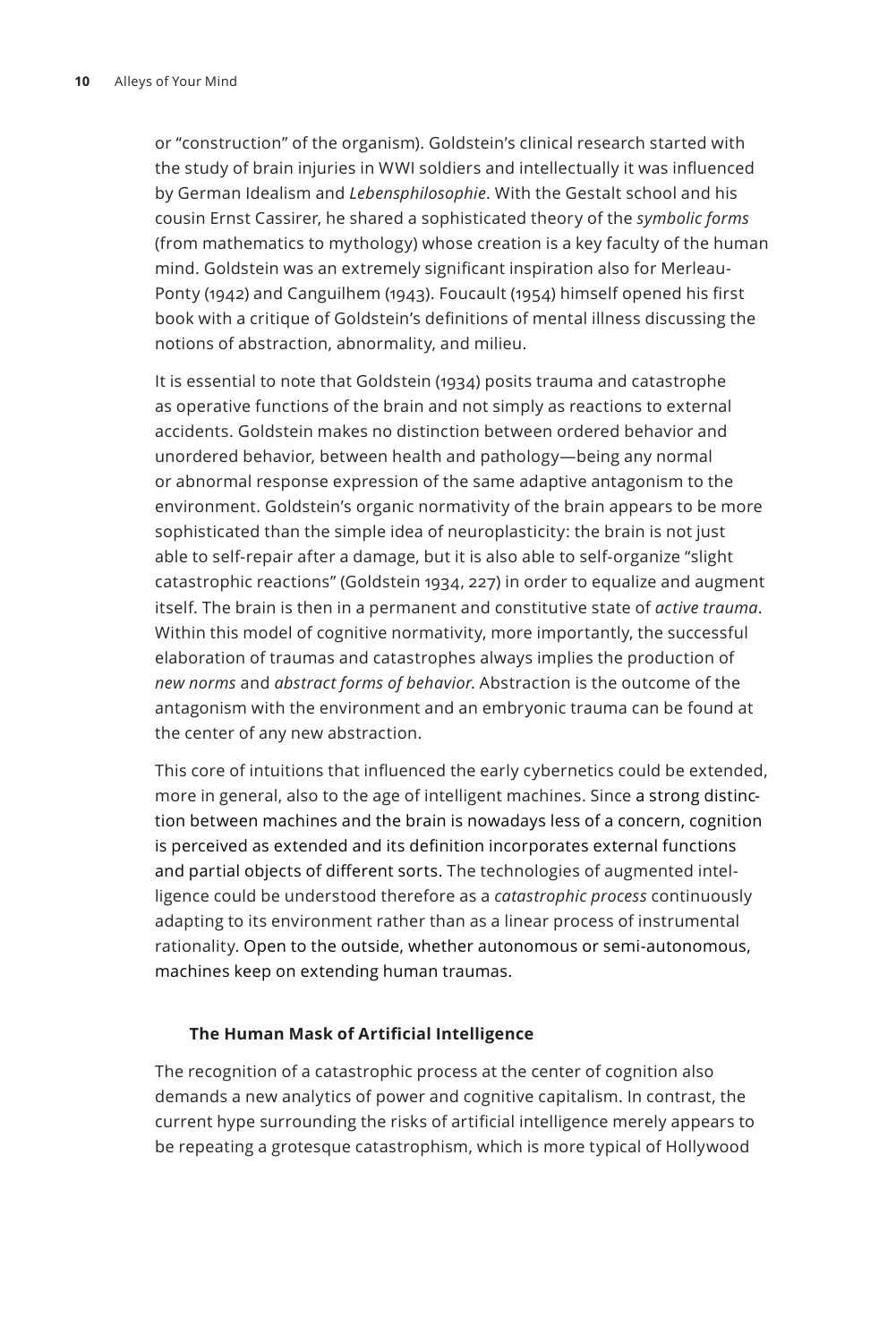movies.5 This anthology attempts to ground a different angle also on this debate, where a definition of "intelligence" still remains an open problem. From a philosophical point of view, human intelligence is in itself always artificial, as it engenders novel dimensions of cognition. Conversely, the design of artificial intelligence is still a product of the human intellect and therefore a form of its augmentation. For this reason the title of the anthology refers, more modestly, to the notion of augmented intelligence—to remind us of a post-human legacy between the human and the machine that is yet problematic to sever (despite the fact that machines manifest different degrees of autonomous agency).

There are at least three troublesome issues in the current narrative on the singularity of artificial intelligence: first, the expectation of anthropomorphic behavior from machine intelligence (i.e., the anthropocentric fallacy); second, the picture of a smooth exponential growth of machines' cognitive skills (i.e., the bootstrapping fallacy); third, the idea of a virtuous unification of machine intelligence (i.e., the singularity fallacy). Regarding the anthropocentric fallacy, Benjamin Bratton's essay in the present anthology takes up the image of the Big Machine coming to wipe out mankind, which is basically an anthropomorphic projection, attributing to machines what are features specific to animals, such as predator instincts. Chris Eliasmith takes on the bootstrapping fallacy by proposing a more empirical chronology for the evolutions of artificial minds that is based on progressive stages (such as "autonomous navigation," "better than human perception," etc.), according to which "it seems highly unlikely that there will be anything analogous to a mathematical singularity" (Eliasmith 2015, 13). Similarly, Bruce Sterling is convinced that the unification and synchronization of different intelligent technologies will happen to be very chaotic:

We do not have Artificial Intelligence today, but we do have other stuff like computer vision systems, robotic abilities to move around, gripper systems. We have bits and pieces of the grand idea, but those pieces are big industries. They do not fit together to form one super thing. Siri can talk, but she cannot grip things. There are machines that grip and manipulate, but they do not talk. […] There will not be a Singularity. (Sterling 2015)

In general, the catastrophism and utopianism that are cultivated around artificial intelligence are both the antithesis of that *ready-to-trauma logic* that have been detected at the beginning of the history of intelligent machines. This issue points to an epistemic and political gap of the current age yet to be resolved.

5 See for instance Elon Musk's statement in October 2014 declaring AI the most serious threat to the survival of the human race (Gibbs 2014).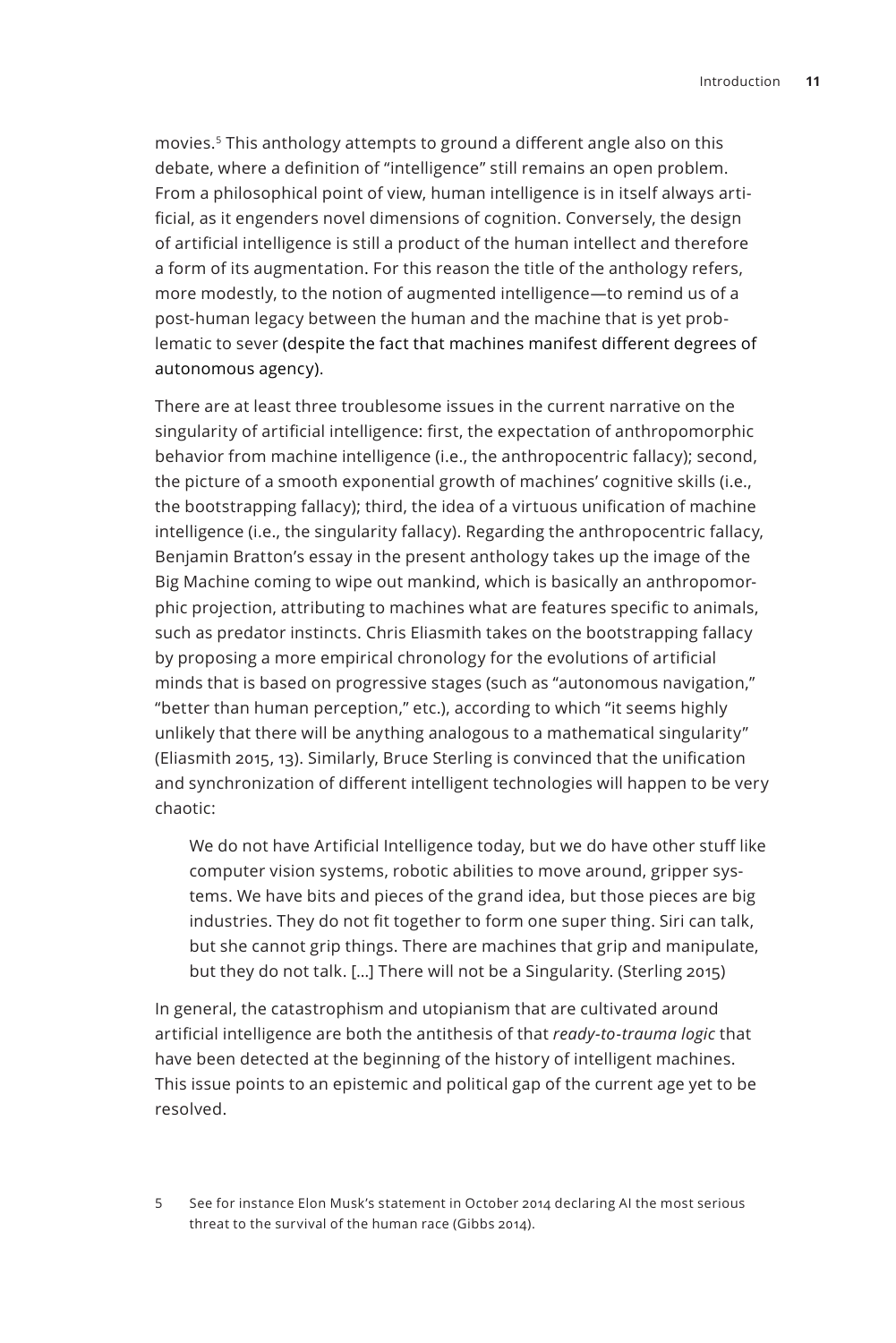#### **Alleys of Your Mind**

The anthology proposes to reframe and discuss the *reason of trauma* and the notion of augmentation from the early cybernetics to the age of artificial intelligence touching also the current debates in neuroscience and the philosophy of mind. The keyword entry at the end of the book provides a historical account of the notion of augmented intelligence starting from the definition given by Douglas Engelbart (1962) and following the evolution of both the technological and political axes, that cannot be easily separated.

The first part "From Cybertrauma to Singularity" follows the technopolitical composition from cybernetics during the Second World War to the recent debates on artificial intelligence today. Ana Teixeira Pinto focuses on the moment where cybernetics emerges out of the conflation of behaviorism and engineering during the war years. Teixeira Pinto recounts the influence of behaviorism on wartime cybernetics and the employment of animals (like pigeons) in the design of oddly functional ballistic machinery. War experiments were also the breeding ground upon which the mathematical notion of information was systematized, she reminds us. At odds with such a determinism (or probably just the other side of it), Teixeira Pinto unveils the hidden animism of cybernetics: "the debate concerning the similarities and differences between living tissue and electronic circuitry also gave rise to darker man-machine fantasies: zombies, living dolls, robots, brain washing, and hypnotism" (31). In conclusion, Teixeira Pinto stresses that the way cybernetics treats "action" and "reaction" as an integrated equation was extrapolated into a political and economic ideology (neoliberalism), which denies social conflict, while the tradition of dialectical materialism has always maintained an unresolved antagonism at the center of politics. Anticipating an argument of the following essay, she encapsulates her analysis in a dramatic way: "cybernetic feedback is dialectics without the possibility of communism" (33).

Adrian Lahoud measures the limits of the cybernetic ideals of the 1970s against the background of Salvador Allende's Chile, where the Cybersyn project was developed by the British cybernetician Stafford Beer in order to help manage the national economy. Cybersyn represented an experimental alliance between the idea of equilibrium in cybernetics and social equity in socialism. Lahoud remarks that any cybernetic system is surely defined by its *Umwelt* of sensors and information feedbacks, but more importantly by its *blind spots*. "Where is one to draw the line, that difficult threshold between the calculable and the incalculable, the field of vision and the blind spot?" (46) asks Lahoud in a question that could be addressed also to current digital studies. The blind spot for Allende's cybernetic socialism happened to be Pinochet's coup on 11 September 1973. Of course Cybersyn was never designed to halt a putsch and Pinochet indeed represented a set of forces that was exceeding the equilibrium field of cybersocialism. Any technology may happen to be colonized and,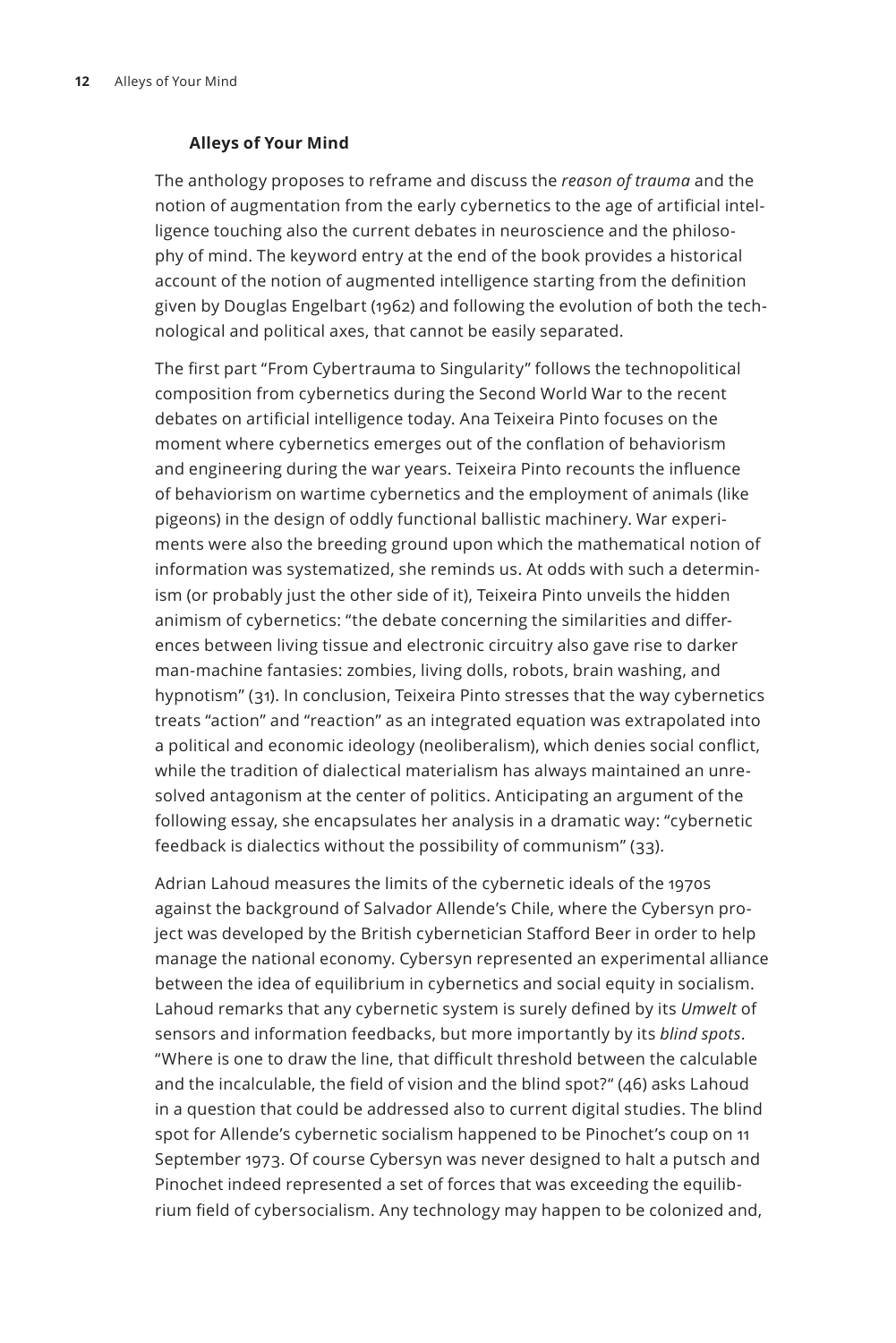at the end, Lahoud follows the taming of cybernetic equilibrium within the deep structure of neoliberalism.

Orit Halpern writes in memory of the filmmaker Haroun Farocki. In his *Serious Games* (2011) multi-screen installation, the viewer is immersed in 3D simulations of war scenarios, which are used by the US Army for both military training and the treatment of post-traumatic stress disorder. On one screen, young soldiers learn how to drive tanks and shoot targets in Iraq and Afghanistan; on the other, veterans are treated for war traumas like the loss of a friend in combat. The repeated reenactment of a traumatic event with virtual reality is used to gradually heal the original shock and sever the mnemonic relation with pain. This therapeutic practice dates back to Freud's time, but here the therapist is replaced by a fully immersive interface. As Halpern remarks: "[T]rauma here is not created from a world external to the system, but actually generated, preemptively, from within the channel between the screens and the nervous system" (54). Halpern retraces the genealogy of such military software to the Architecture Machine Group at MIT, where in the 1980s the "Demo or Die" adage was born. Aside from warfare tactics, these new immersive interfaces were also tested in the context of racial conflicts, like in the controversial Hessdorfer Experiment in Boston. Halpern describes a world already beyond psychoanalysis, where cognition and computation collapse into each other on the political horizon of video simulation.

Benjamin Bratton contests the anthropocentric fallacy of the current hype and alarmism around the risks of artificial intelligence, according to which hostile behaviors are expected from future intelligent technologies. Scientists and entrepreneurs, Stephen Hawking and Elon Musk among them, have recently been trying to warn the world, with Musk even declaring artificial intelligence to be the most serious threat to the survival of the human race. Bratton discusses different aspects of the anthropocentric fallacy moving from the first instance of the "imitation game" between the human and the machine, that is the test conceived by Alan Turing in 1950. There are two main issues in the anthropocentric fallacy. First of all, human intelligence is not always the model for the design of machine intelligence. Bratton argues that "biomorphic imitation is not how we design complex technology. Airplanes do not fly like birds fly" (74), for example. Second, if machine logic is not biomorphic, how can we speculate that machines will develop instincts of predation and destruction similar to animals and humans? In a sort of planetary species-specific FOMO<sup>6</sup> syndrome, Bratton suggests wittily that probably our biggest fear is to be completely ignored rather than annihilated by artificial intelligence. Reversing the mimicry game, Bratton concludes that AI "will have less to do with humans

6 Fear of missing out: the feeling (usually amplified by social media) that others might be having rewarding or interesting experiences from which one is absent.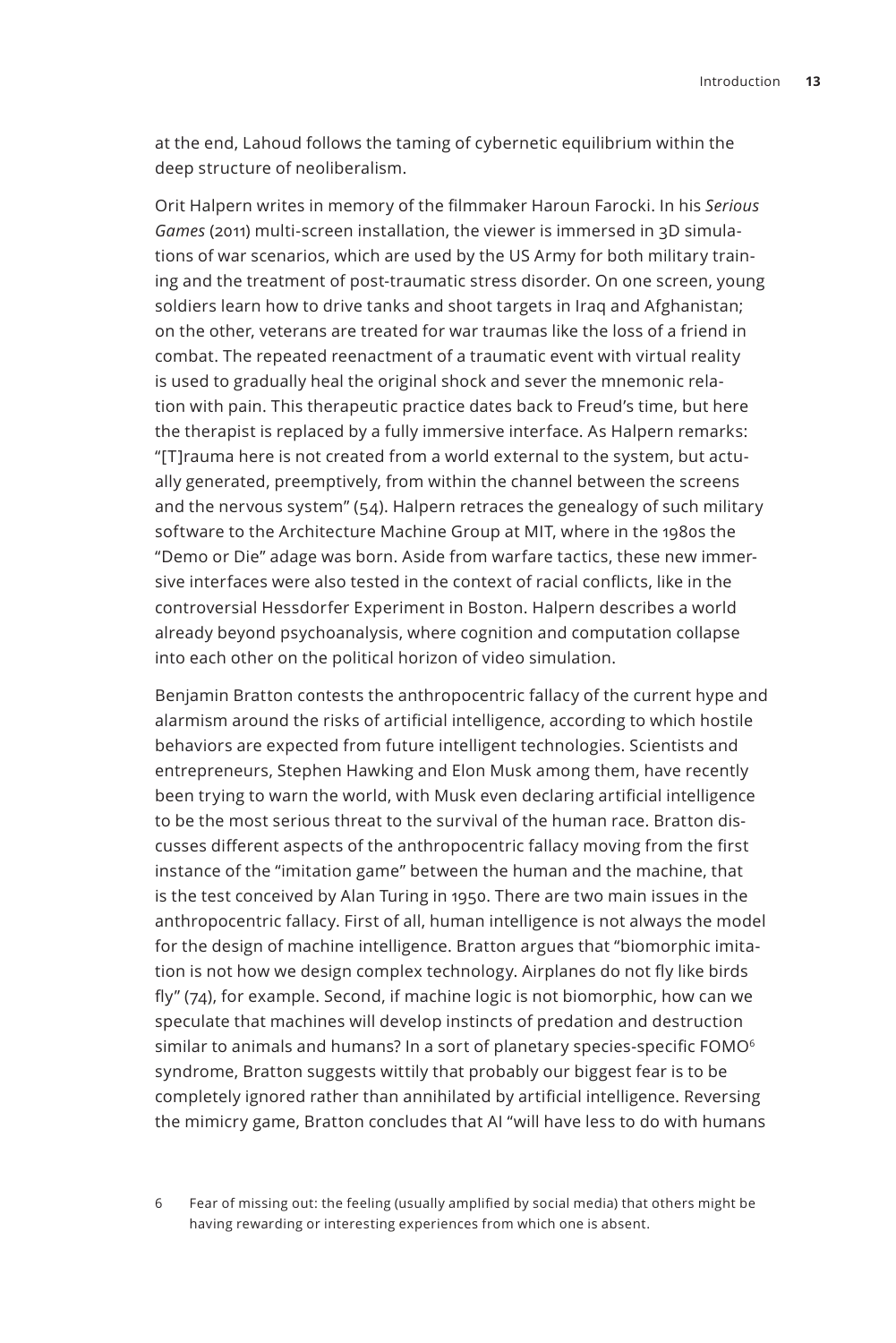teaching machines how to think than with machines teaching humans a fuller and truer range of what thinking can be" (72).

In the second part of the anthology "Cognition between Augmentation and Automation," Michael Wheeler introduces the hypothesis of extended cognition (ExC) that has a pivotal role in the discussion on Augmented Intelligence. According to ExC the brain need not retain all the information it is given. Instead, it only needs to remember the path to the place where information is stored. Thus, in the ecology of the brain, the abstract link to the location of information appears to be more important than the memory of content itself. Where such an abstract link starts and ends is a critical issue for ExC, as thinking is also the ability to incorporate external objects as parts of the very logic of thinking: pen and paper, for instance, are helpful in solving mathematical problems that otherwise would be impossible to solve in one's head. The current age of smartphones, pervasive computing, and search engines happens to exemplify such an external human memory on a massive scale. Wheeler explores the idea in relation, first, to the education of children in an increasingly wired, wireless and networked world; second, to the experience of space and thinking in spaces designed with "intelligent architecture " (99 ff.). In a Ballardian moment, Wheeler asks if those buildings are themselves an extension of human cognition and realization of the inhabitants' thoughts!

The hypothesis of ExC makes possible an alternative approach to the thesis of cognitive alienation and libidinal impoverishment that few authors attribute to the information overload of the current media age.<sup>7</sup> Following the ExC hypothesis, it could be postulated that the human mind readjusts itself to the traumas of new media, for instance, by producing a new cognitive mapping of the technological *Umwelt*. In the ExC model, the brain is flexible enough to capture any new external object, or better, just its functions. In this way ExC introduces a fascinating definition of intelligence too: Intelligence is not the capacity to remember all knowledge in detail but to make connections between fragments of knowledge that are not completely known. A basic definition of trauma can be formulated within the ExC paradigm: Trauma is not produced by a vivid content or energetic shock, but by the inability to abstract from that memory, that is the inability to transform a given experience into an abstract link of memory.

The cultural implications of cognitive exteriorization and the malaises allegedly caused by new technologies are also the starting point of Jon Lindblom's essay. Drawing on Mark Fisher's book *Capitalist Realism,* Lindblom reminds us that current psychopathologies are induced by capitalist competition and exploitation rather than digital technologies in themselves: Neoliberalism

7 See the critique of semio-capitalism in Berardi 2009, the cognitive impoverishment allegedly caused by Google in Carr 2008 or the notion of grammatization in Stiegler 2010.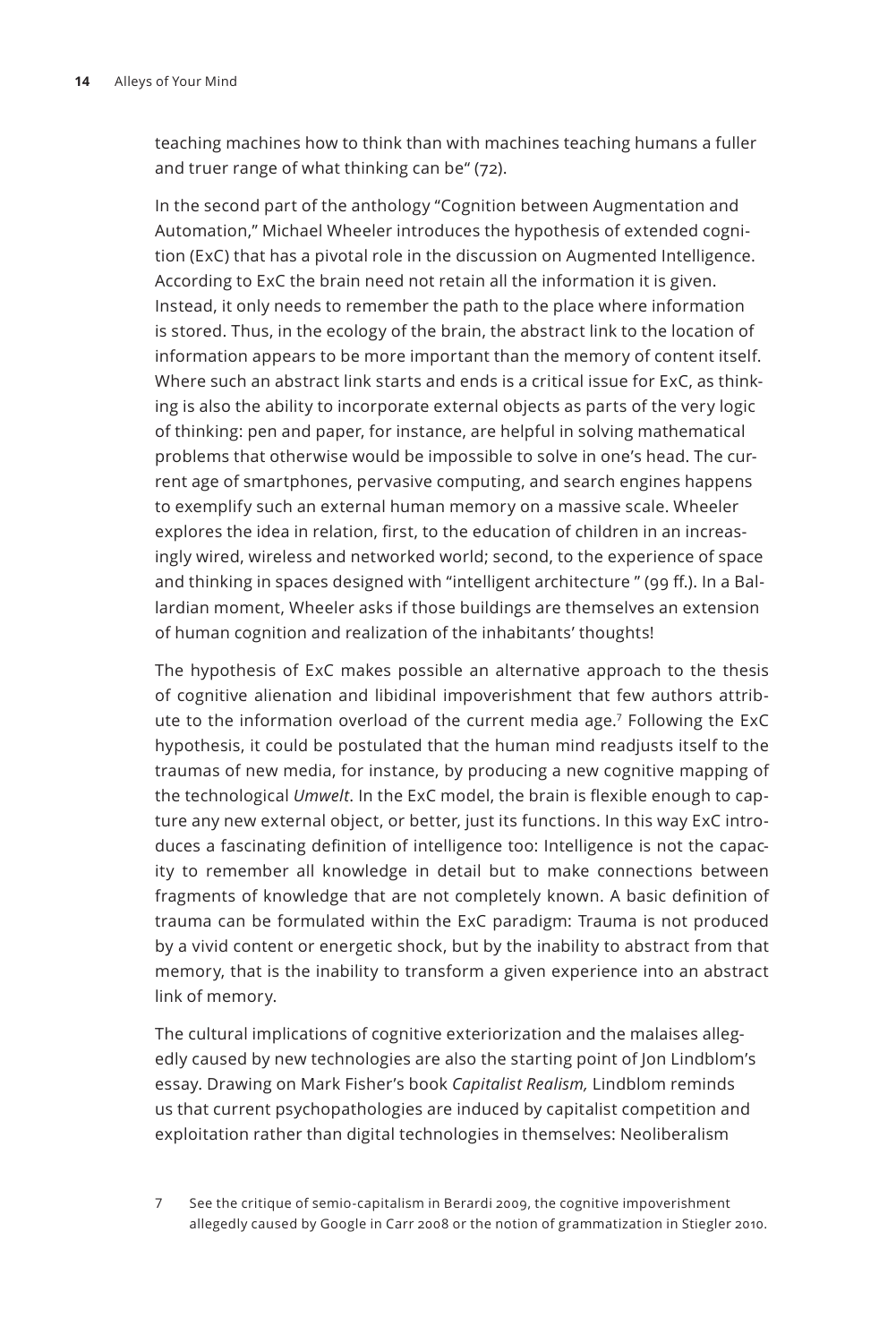is restructuring the nervous system as much as new media do. Lindblom reverses Adorno and Horkheimer's account of the pathologies of instrumental rationality by following Ray Brassier's critique: The trauma produced by science in the human perception of nature should be considered as the starting point for philosophy, rather than as a pathology which philosophy is supposed to heal. Lindblom discusses then the modern hiatus between the *manifest image of man* and *scientific image of man* as framed by Wilfrid Sellars. Instead of accommodating the scientific view of the world to everyday life's experience, as the Frankfurt School may suggest, Lindblom seconds Sellars' idea of the *stereoscopic integration* of the two. As a further instance of cognitive dissonance, Lindblom includes the gap between perception of the self and neural correlates in the formulation given by the neurophilosopher Thomas Metzinger. Following Metzinger's ethical program, Lindblom finally advocates for a political and intellectual project to re-appropriate the most advance technical resources of NBIC (nanotechnology, biotechnology, information technology, and cognitive science) in order to re-orient "mankind towards the wonders of boundless exteriority" (111).

Luciana Parisi presents high frequency trading as an example of an *all-machine phase transition* of computation that already exceeds the response and decision time of humans. Parisi argues that computation is generating a mode of thought that is autonomous from organic intelligence and the canonical critique of instrumental rationality must be updated accordingly. Parisi finds an endogenous limit to computational rationality in the notion of the incomputable, or the Omega number discovered by the mathematician Gregory Chaitin. Taken this intrinsic randomness of computation into account, the critique of instrumental rationality needs to be revised: Parisi remarks that the incomputable should not be understood "as an error within the system, or a glitch within the coding structure" (134), but rather as a structural and constitutive part of computation. Parisi believes that "algorithmic automation coincides with a mode of thought, in which incomputable or randomness have become intelligible, calculable but not necessarily totalizable by technocapitalism" (136). The more technocapitalism computes, the more randomness is created and the more chaos is embedded within the system.

Reza Negarestani aims to reinforce the alliance between mind functionalism and computationalism that was formalized by Alan Turing in his historical essay "Computing Machinery and Intelligence" (1950). Functionalism is the view that the mind can be described in terms of its activities, rather than as a given object or ineffable entity, and its history can be traced back to Plato, the Stoics, Kant, and Hegel. Computationalism is the view that neural states can be described also algorithmically and its history passes through scholastic logicians, the project of *mathesis universalis* until the revolution of modern computation. Negarestani stresses that "the functionalist *and* computational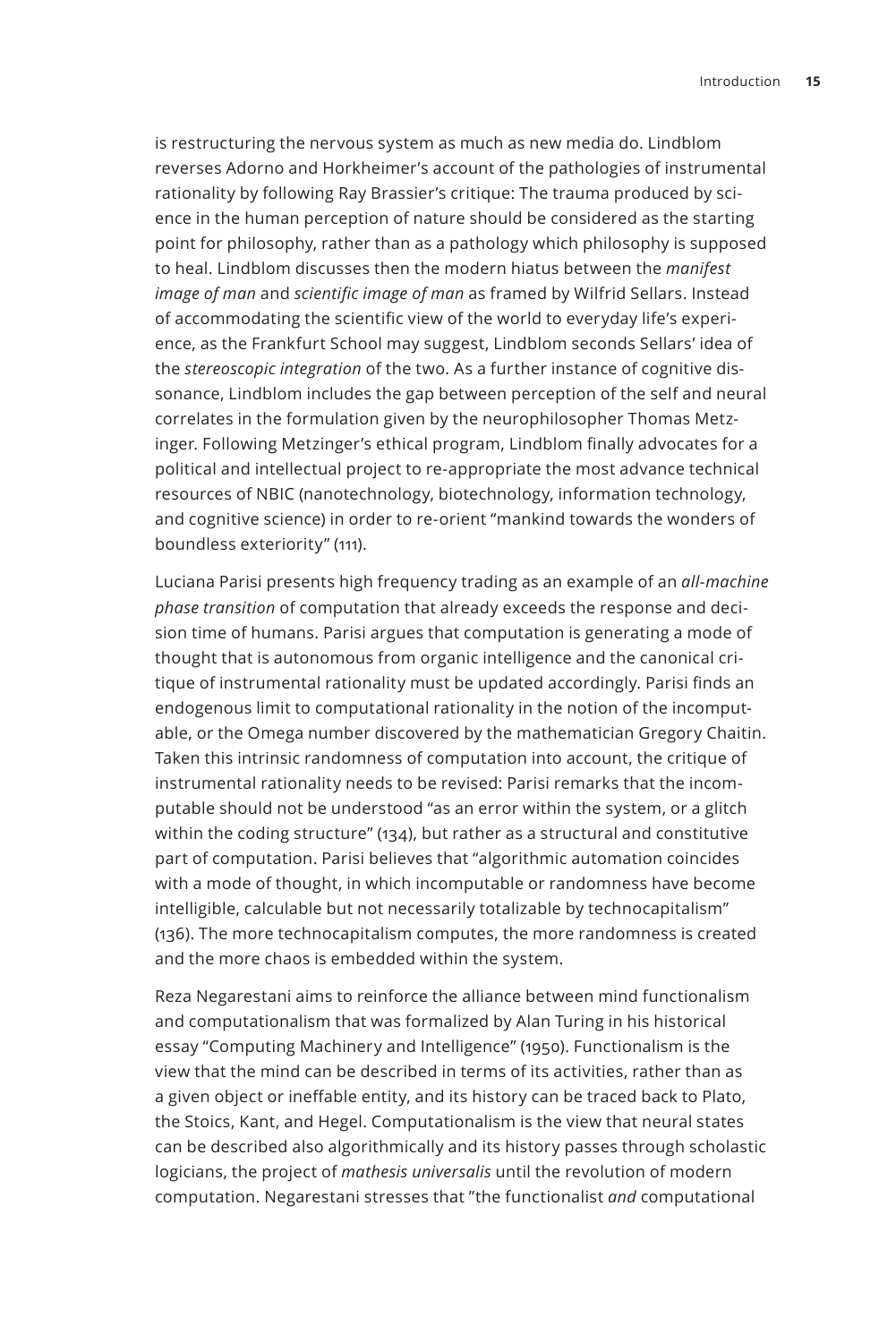account of the mind is a program for the actual realization of the mind outside of its natural habitat" (145). Negarestani concludes by recording the trauma caused by the computational constructability of the *inhuman* for the galaxy of humanism: "What used to be called the human has now evolved beyond recognition. Narcissus can no longer see or anticipate his own image in the mirror" (154).

Ben Woodard discusses the notion of *bootstrapping,* or that mental capacities and cognitive processes are capable of self-augmentation.<sup>8</sup> He moves from a basic definition of self-reflexivity that is found in German Idealism: "Thinking about thinking can change our thinking" (158). Woodard defines the augmentation of intellect in spatial and navigational terms rather than in a qualitative way, as "augmentation is neither a more, nor a better, but an elsewhere" (158). Augmentation is always a process of alienation of the mind from itself, and Woodard illustrates the ontology of bootstrapping also with time-travel paradoxes from science fiction. This philosophy of augmentation is directly tied to the philosophy of the future that has recently emerged in the neorationalist and accelerationist circles. In the words of Negarestani quoted by Woodard: "Destiny expresses the reality of time as always in excess of and asymmetrical to origin; in fact, as catastrophic to it" (164).

In the third part "The Materialism of the Social Brain," Charles Wolfe and Catherine Malabou submit, respectively, a critique of the transcendental readings of the social brain in philosophy and trauma in psychoanalysis. "Is the brain somehow inherently a utopian topos?" asks Wolfe. Against old reactions that opposed the "authenticity of political theory and praxis to the dangerous naturalism of cognitive science," Wolfe records the rise of a new interest in the idea of the social brain. Wolfe refers to a tradition that, via Spinoza, crossed the Soviet neuropsychology of Lev Vygotsky and re-emerged, under completely different circumstances, in the debate on the general intellect by Italian *operaismo* in the early 1990s. Wolfe himself advocates the idea of the *cultured brain* by Vygotsky: "Brains are culturally sedimented; permeated in their material architecture by our culture, history and social organization, and this sedimentation is itself reflected in cortical architecture" (177). In Vygotsky, the brain is augmented *from within* by innervating external relations. Interestingly, here, the idea of extended cognition is turned outside in to become a sort of *encephalized sociality*.

In a similar way, Catherine Malabou argues against the impermeability of Freudian and Lacanian psychoanalysis to the historical, social, and physical contingencies of trauma. In the response to Zizek's review of her book *The New Wounded*, Malabou stresses the cognitive dead-end for philosophy (as

8 See also the notion of bootstrapping by Engelbart 1962 in the keyword entry "Augmented Intelligence" at the end of the book.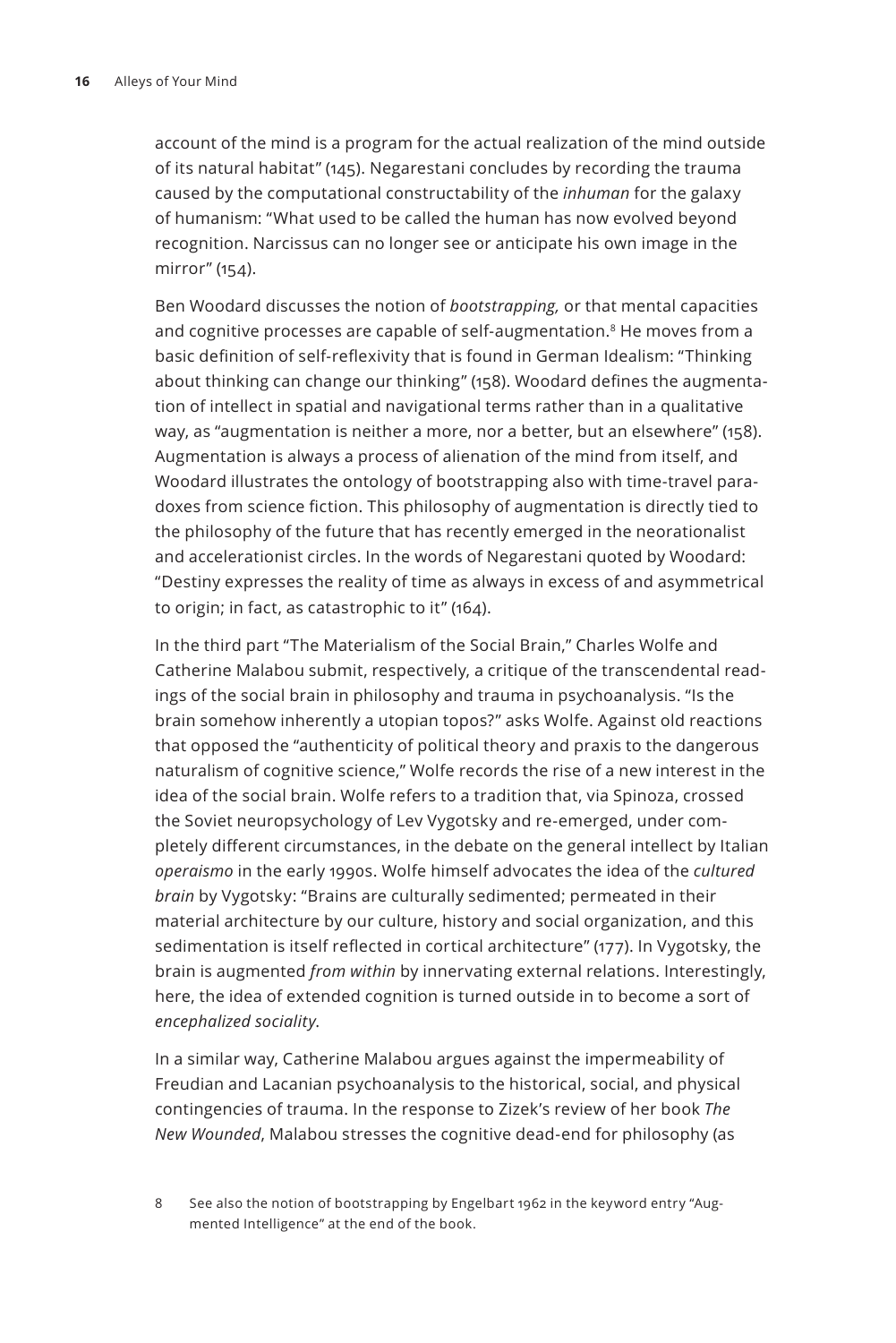much as for politics) that is represented by the conservative Lacanian ditto: *trauma has always already occurred*. Malabou criticizes the idea that external traumas have to be related the subject's psychic history and cannot engender, on the opposite, a novel and alien dimension of subjectivity. Her book *The New Wounded* already attempted to draw a "general theory of trauma" by dissolving the distinction between brain lesions and "sociopolitical traumas" (2007: 10).

*Acknowledgements: This anthology would have been impossible without the initiative of Meson Press and in particular the enduring editorial coordination of Mercedes Bunz and Andreas Kirchner. For their support and interest in this project we would like to thank Matthew Fuller, Thomas Metzinger, Godofredo Pereira, Susan Schuppli and last but not least Leesmagazijn publishers in Amsterdam.* 

*A final mention goes to the title of the book: Alleys of Your Mind was originally a track released by the Afro-Futurist band Cybotron in 1981, which will be later recognized as the first track of the techno genre. It is a tribute to a generation and a movement that always showed curiosity for alien states of mind.*

#### **References**

- Bates, David W. 2002. *Enlightenment Aberrations: Error and Revolution in France*. Ithaca, NY: Cornell University Press.
- Bates, David W. 2014. "Unity, Plasticity, Catastrophe: Order and Pathology in the Cybernetic Era." In *Catastrophe: History and Theory of an Operative Concept*, edited by Andreas Killen and Nitzan Lebovic, 32–54. Boston: De Gruyter, 2014.

Berardi, Franco. 2009. *The Soul at Work: From Alienation to Autonomy*. Los Angeles: Semiotext(e).

- Brassier, Ray. 2007. *Nihil Unbound: Enlightenment and Extinction*. New York: Palgrave Macmillan.
- Bryant, Levy, Nick Srnicek, and Graham Harman, eds. 2011. *The Speculative Turn: Continental Materialism and Realism*. Melbourne: Re.press.
- Canguilhem, Georges. 1947. "Machine et Organisme." In *La Connaissance de la vie*, 101–27. Paris: Vrin, 1952. English translation: "Machine and Organism." In *Knowledge of life*. New York: Fordham University Press, 2008.
- Canguilhem, Georges. (1943) 1966. *Le Normal et le Pathologique*. Paris: PUF. English translation: *The Normal and the Pathological*. Introduction by Michel Foucault. Dordrecht: Reidel, 1978 and New York: Zone Books, 1991.
- Carr, Nicholas. 2008. "Is Google Making Us Stupid? What the Internet is Doing to Our Brains." *The Atlantic*, July/August 2008.
- Chalmers, David. 2010. "The Singularity: A Philosophical Analysis." *Journal of Consciousness Studies* 17 (9–10): 7–65.
- Deleuze, Gilles and Guattari, Félix. 1972. *L'Anti-Oedipe: Capitalisme et schizophrénie,* 1. Paris: Minuit. Translation: *Anti-Oedipus: Capitalism and Schizophrenia,* 1. Minneapolis: University of Minnesota Press, 1983.
- Engelbart, Douglas. 1962. "Augmenting Human Intellect: A Conceptual Framework." Summary Report AFOSR-3233. Menlo Park, CA: Stanford Research Institute. http://web.stanford.edu/ dept/SUL/library/extra4/sloan/mousesite/EngelbartPapers/B5\_F18\_ConceptFrameworkInd. html.
- Eliasmith, Chris. 2015. "On the Eve of Artificial Minds." In *Open MIND,* edited by Thomas Metzinger and Jennifer Michelle Windt. Frankfurt am Main: MIND Group. doi: 10.15502/9783958570252.